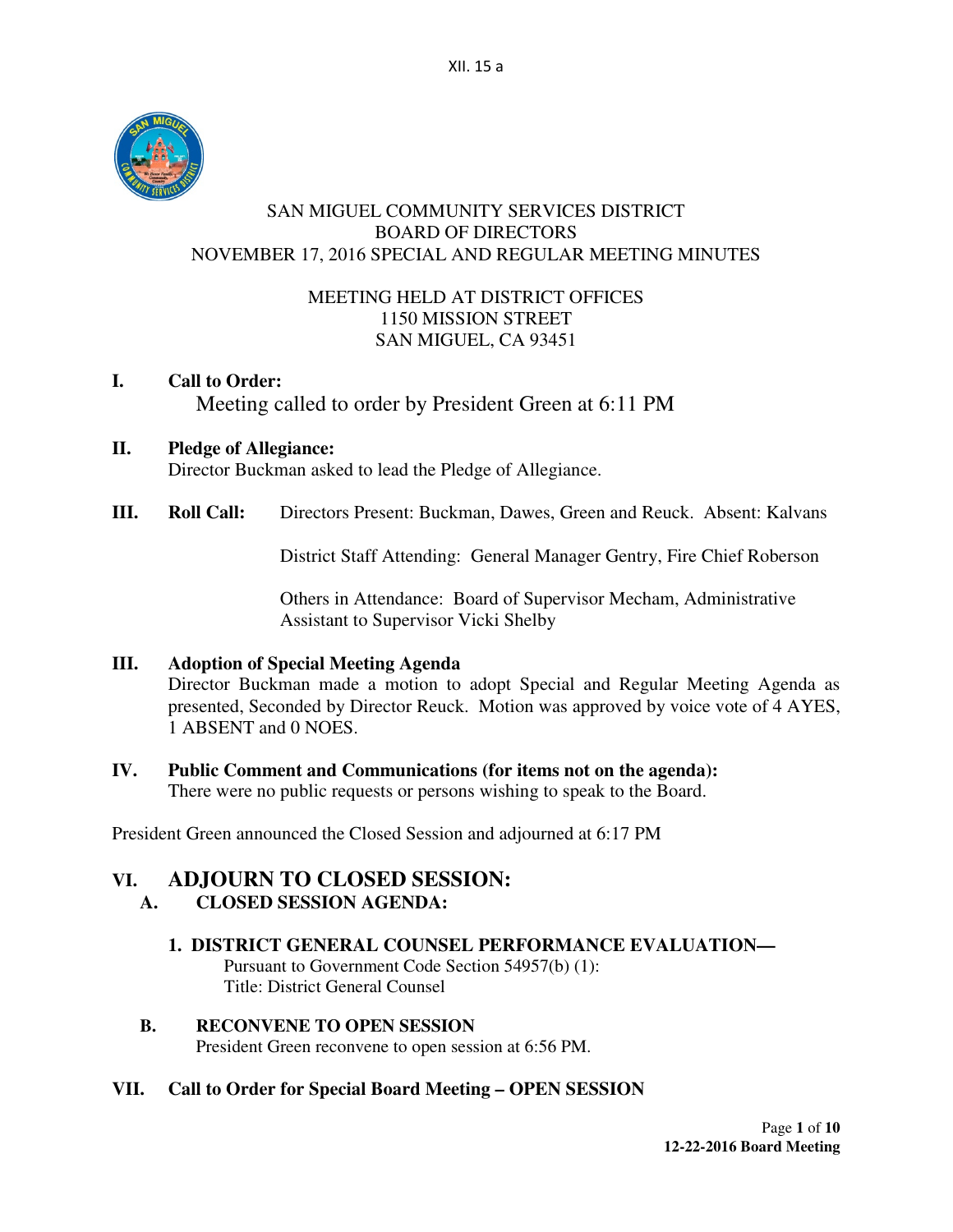President Green called meeting back to order at 7:03 PM. He requested General Counsel to report out of Closed Session.

## **C. REPORT OUT OF CLOSED SESSION**

2**.** District General Counsel stated that there was no reportable action out of Closed Session

## **VIII. SPECIAL PRESENTATION—APPRECIATION FOR PUBLIC SERVICE**

President Green announced that now is the time for special recognition and appreciation for years of public service by outgoing Board of Supervisor Mecham. There were several Board members making comment about the years of public service and dedication by Supervisor Mecham and Administrative Assistant Vicki Shelby. Each were provided and received certificates of appreciation from the Board of Directors for their public service and years of dedication to assisting the community of San Miguel and residents of the First District.

President Green announced a brief recess to accommodate a celebration refreshment and cake at 7:06PM.

President Green reconvened the open session at 7:16 PM

President Green announced that now is the time for any person to address the Board on any Agenda item or ask any questions.

**IX. Public Comment and Communications:** 

Laverne Buckman, resident and member of Discover San Miguel, advised that there were some people contacting her about the Community Plan. She spoke about the changes being made to Plan, such as the co-terminus boundaries with the CSD, the changes in densities, and some land uses. She mentioned the upcoming Board of Supervisors hearings for the final decision.

There were no other public requests or persons wishing to speak to the Board.

# **X. REPORTS –RECEIVE & FILE:**

#### **Non-District Reports:**

- **1.** San Luis Obispo County Sheriff--There was no report given.
- **2.** San Luis Obispo County Board of Supervisors--There was no report given.
- **3.** San Luis Obispo County Planning and/or Public Works--There was no report given.
- **4.** San Miguel Area Advisory Council Director Kalvans reported that meeting was rescheduled for November 30<sup>th</sup>.
- **5.** Camp Roberts—Army National Guard—There was no report given.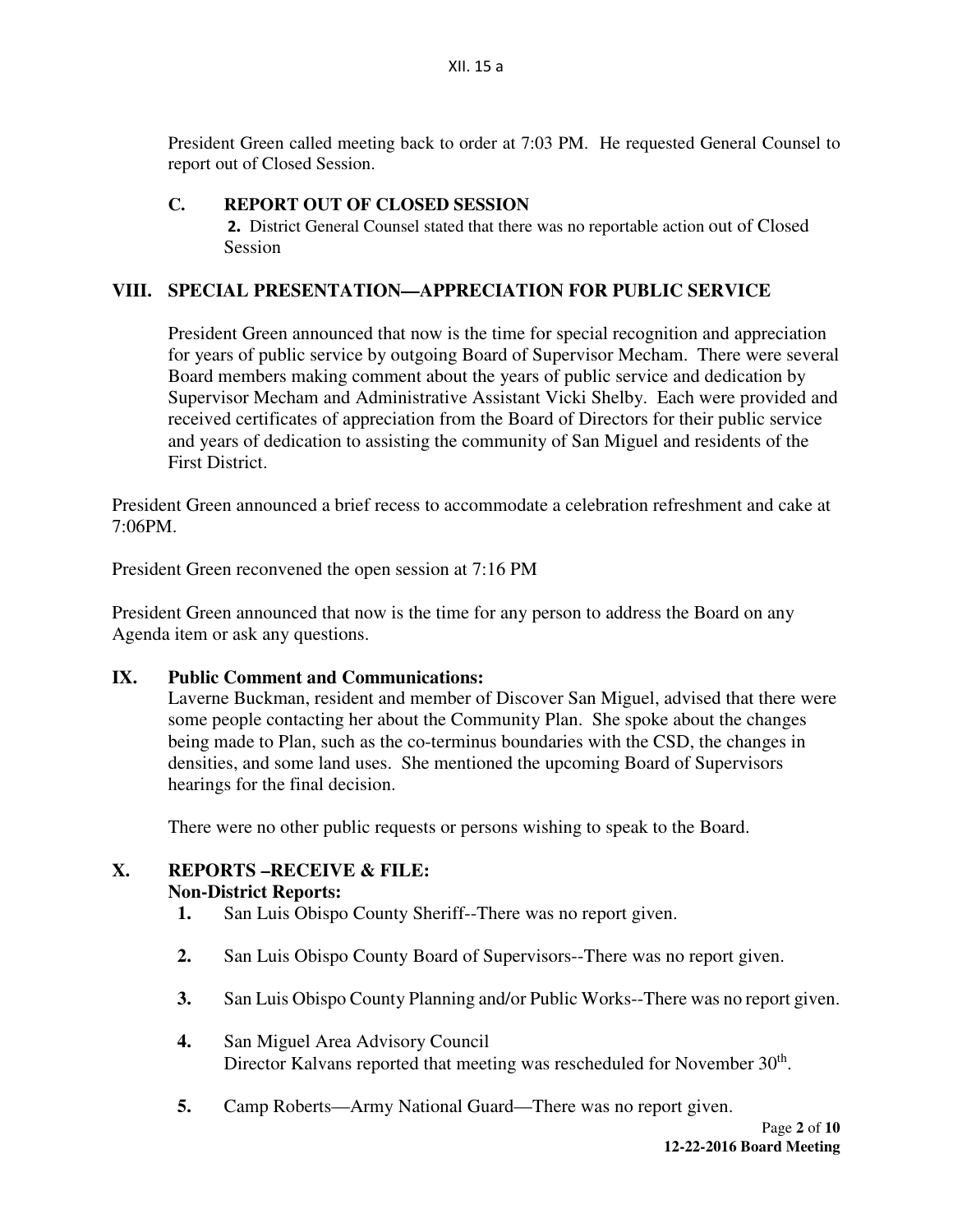## **District Staff & Committee Reports:**

 **6.** General Manager Gentry

GM reported recent changes in State law about mandatory Board training will take effect in January 2017. General Counsel will be presenting changes and discussing schedule for required Board training scheduled for 2017.

Also related to new laws, there are several going into effect in 2017, a comprehensive recount of those laws affecting special districts will be provided by General Counsel right after the first of the year.

- **7.** District General Counsel (Attorney White) There was no report given or provided by General Counsel.
- **8.** Utility Supervisor (Mr. Dodds)

General Manager indicated that Utility Supervisor was on vacation and a written report was submitted as a part of the Board's agenda packet. He asked if there were any questions about the report.

Director Dawes noted that there was no report on arsenic levels and asked about it being missing. GM replied that the arsenic lab results and report had not been received as of the date of this meeting. Normally, District receives the lab reports on or about the  $20<sup>th</sup>$  of the month.

He also asked if a report on status of SCADA installation being finalized can be provided with next monthly report. GM replied that the information will be provided.

Joyce Terriera, resident, asked to speak on this item. She spoke about recent ban on fracking and impacts to drinking water wells and wanted to know if there were any impacts from fracking to District water supplies.

Director Kalvans replied that there are no fracking operations within the District and no known impacts to our supply source. He spoke about bans in Monterey County to the north.

There were no other public comments or questions.

**9.** Fire Chief (Chief Roberson)

Chief stated that a written report is included with Board Agenda packet. He mentioned that most of the volunteer now on the roster have less than 2 years of service, which means training is a high priority. He pointed out that drill attendance is off percentage wise and as well as response to calls. This is something he is addressing with volunteer crew members. He asked if there were any specific questions by Board.

Director Green asked about the hours for Fire Chief and Assistant Fire Chief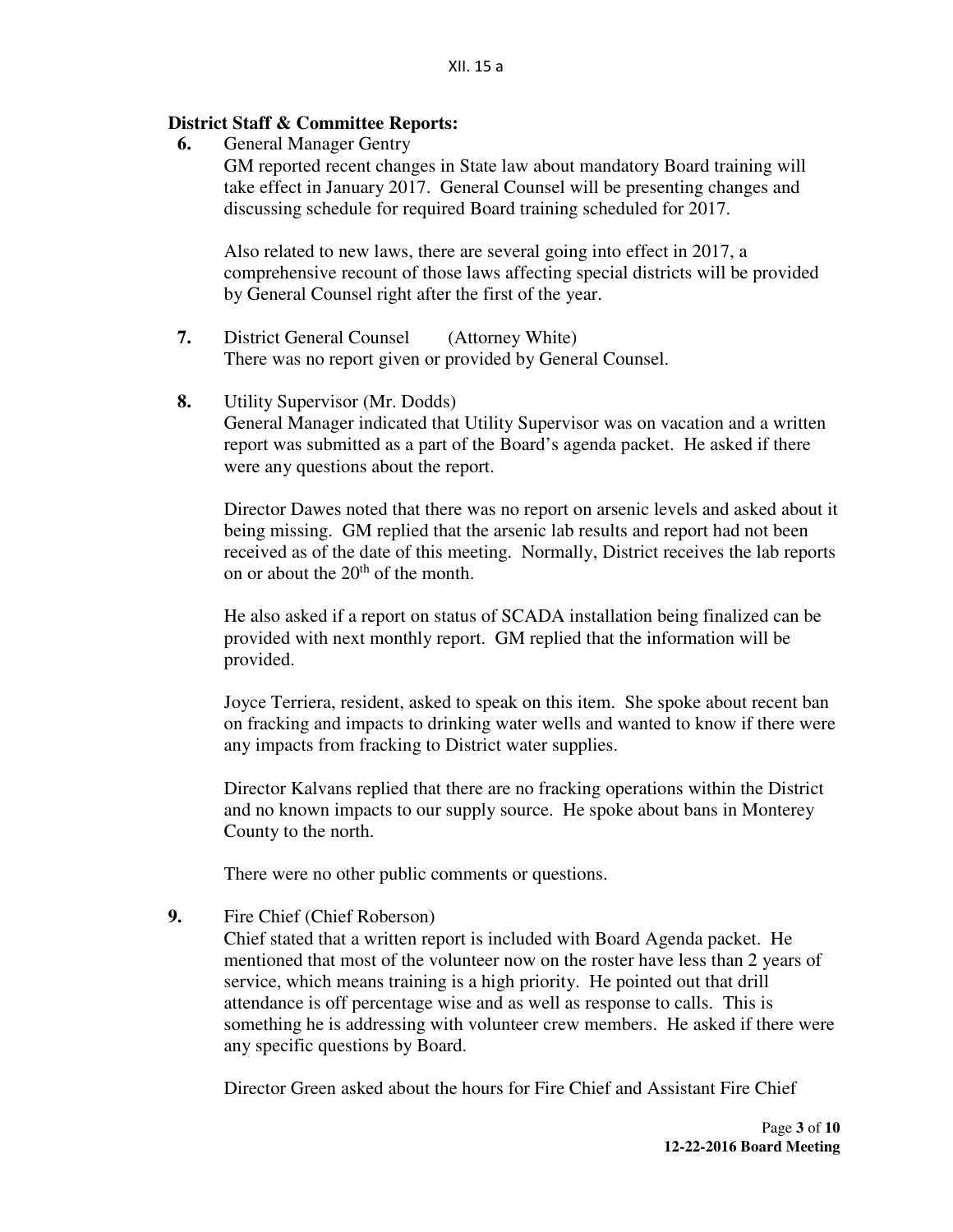Chief replied that Assistant Chief did 20 days of coverage and corrected that part of written report.

Director Dawes commented that overall calls seemed to be down in volume. Chief responded that the volume of calls is down, which has typical in the fall/winter seasons.

Laverne Buckman asked the Board about the call volumes and how they are tracked. Chief responded on behalf of Board and indicated that a log of volunteer times for call outs and who is responding is maintained with individual names and signatures.

There were no further Board or public questions regarding the Chief's monthly report.

**10.** District Engineer (Mr. Tanaka)

GM stated that the monthly Engineer's Report is included in the Board's Agenda packet and asked if there were any Board questions. GM indicated that the Report includes an indicator on when the report information was last updated as requested by the Board.

Director Kalvans asked how this report compared to the Utility Supervisor's report. GM replied that there is similar information regarding projects and will serve status but added information is specific to capital projects being worked on.

Director Dawes asked about the Inactive Will Serve letter for the laundromat business and asked to receive added information and explanation about the status and whether or not either Inactive Will Serves are likely to be reinstated or have to apply for a new Will Serve at some time in the future. GM stated that added information will be provided in next monthly report.

There were no further Board or public questions regarding the Engineer's monthly Report.

**11.** Finance & Budget Committee (Chair Dawes)

Chair Dawes spoke about the Monday, November  $13<sup>th</sup>$  meeting. He stated that the Committee is still working on a "fix it" mode but progress is occurring with closer and closer results in accounting data. The Committee wants to do a review of standard operating procedures for accounting and has asked staff to include for future Committee review and discussion.

Laverne Buckman, resident, commented that it is essential that the Committee review the standard operating procedures with staff, not to override but understand what is being done and how data is processed.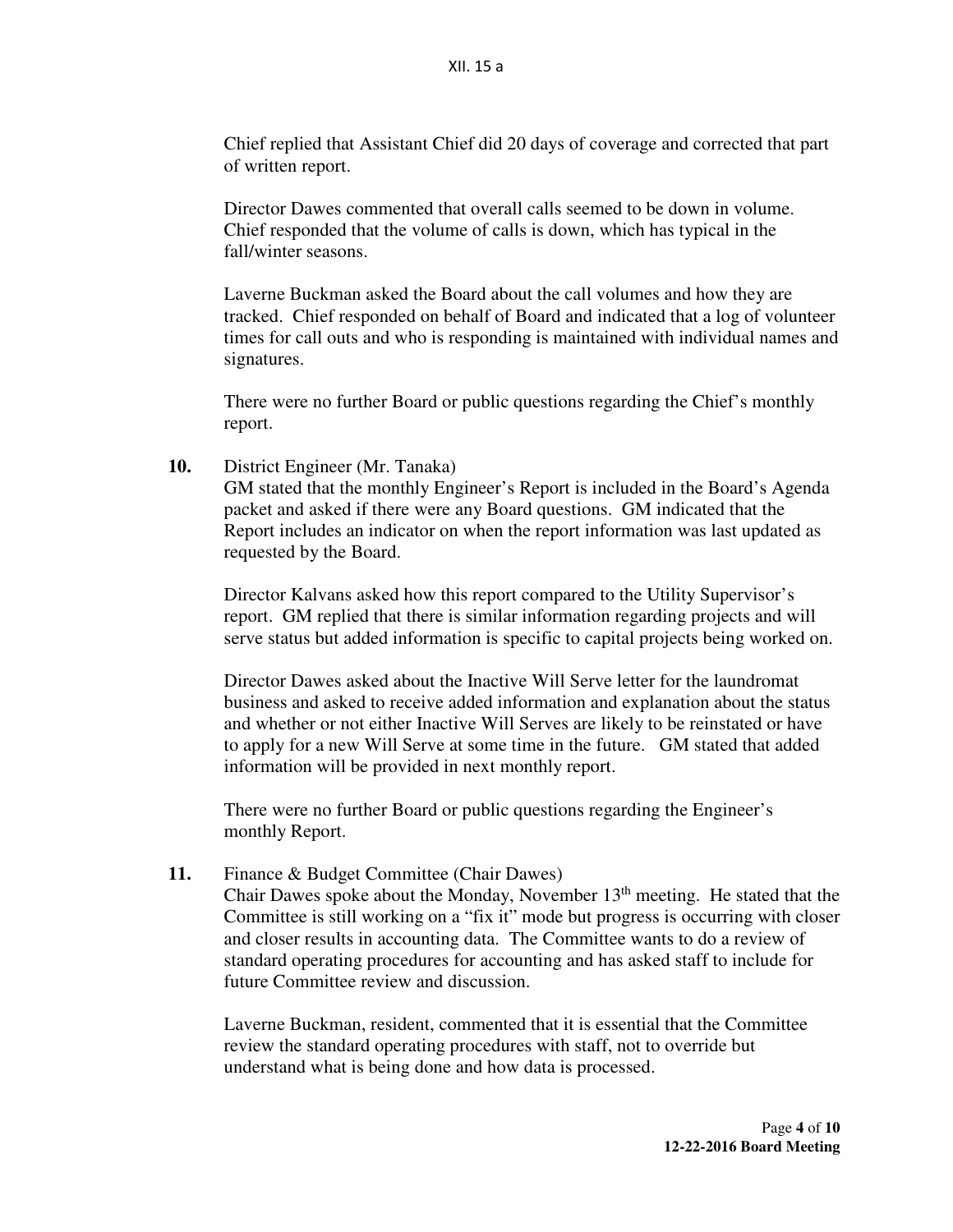There were no further Board or public questions regarding the Finance & Budget Committee verbal report.

**12.** Organization/Personnel Committee (Chair Green) Chair Green stated that the written report by Committee is in the Board's Agenda packet and asked if there were any questions by Board members.

There were no further Board or public questions regarding the Committee's submitted monthly Report.

**13.** Equipment & Facilities Committee (Chair Kalvans) Director Kalvans stated that a written report by Committee is in the Board's Agenda packet and asked if there were any Board questions.

There were no further Board or public questions regarding the Committee's submitted monthly Report.

**14.** Water Resources Advisory Committee (Director Kalvans, rep.) Director Kalvans verbally reported that no meeting was held in past month but there is an IRWM meeting scheduled for tomorrow morning to consider funding allocations for region. He reported that there is still a lot of infighting about the appropriation splits being discussed.

There were no further Board or public questions

# **XI. CONSENT ITEMS:**

#### **15. Board Minutes:**

President Green asked if there were any items to be pulled for discussion. If not, he would accept a motion to approve **Consent Items, 15 a. and 15 b.** as presented.

Director Kalvans made a motion to approve Consent Items 15 a. and 15 b. as presented, Seconded by Director Reuck. Motion was approved by 5-0 Ayes voice vote.

#### **XII. BOARD ACTION ITEMS:**

## **16. Discuss Salary Adjustment for non-management, non-confidential staff members eligible for step increase in compensation**

President Green asked General Manager to introduce this item for discussion. GM Gentry gave a brief overview of the written report in Board's Agenda packet. The updated report is concerning salary adjustments for 2 eligible employees based on satisfactory work performance. The Utility Operator 2 position is eligible for a merit (step) increase based on a satisfactory work performance rating/evaluation. This change would be retroactive to July 1<sup>st</sup> based on delays in processing at the Committee level which were the result of family death and lack of quorum.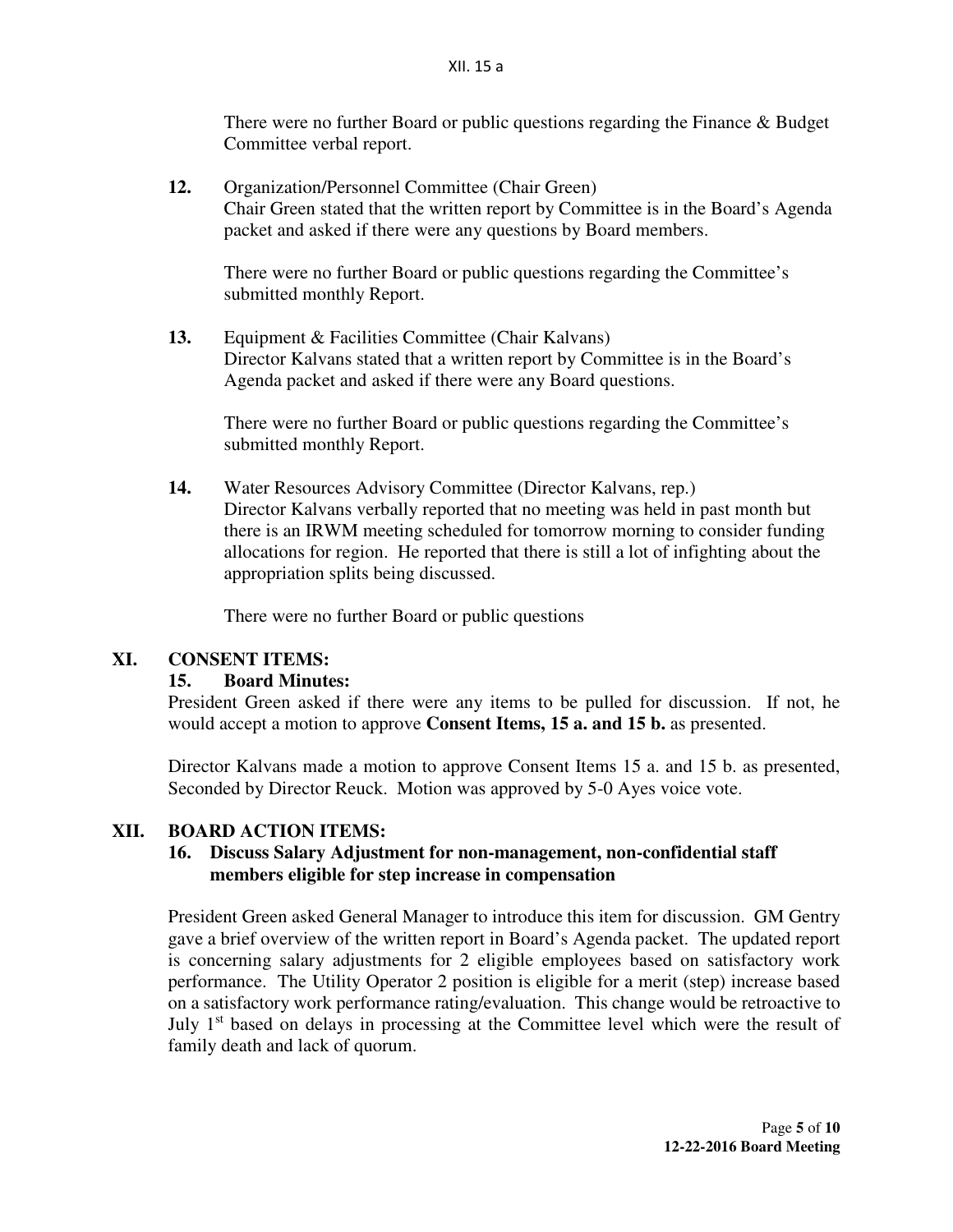The Bookkeeper/Accounting position is an adjustment to the Step 1 Compensation Schedule which brings the position into alignment with the present District compensation schedule which had been in transition at time of hiring. The recommendation for a salary adjustment is also based on a satisfactory interim or progress work performance evaluation, not an annual one.

GM discussed the projected fiscal impact of these changes which had been calculated and included with the FY budget figures and indicated that this request had been reviewed and discussed by Organization & Personnel Committee without any recommendation to the Board. The Finance & Budget Committee also reviewed this request and made a recommendation to the Board to approve the requested salary adjustments as presented.

Director Dawes asked about the projected cost as presented, specifically whether or not those figures included District contributions as may be required. Wants to see more information before acting on these proposed changes were made by Board. He questioned whether or not there should be any retroactive pay and believed that change in pay should be effective with Board's decision date, not the date of performance evaluation reviews.

Director Kalvans cautioned the Board about using any names for discussions and indicated his concerns that salary raises are the cause for rate increases in water and wastewater charges.

Director Buckman stated that Utility Operator 2 should have received a merit increase in July and is concerned that this delay may cause other effects or impacts. He is not in favor of delaying these adjustments, especially the Operator 2 position.

Director Reuck spoke in favor of the Utility Operator 2 position adjustment being made retroactive to July 1<sup>st</sup> since that is when it was scheduled. He understands the nature of the delays but the employee should not be penalized.

Director Kalvans further commented that these salary adjustments should be done since they are consistent with policy and brings everyone in line with policy.

Director Green spoke about the numbers given as not actual costs and wants to see the actual figures before agreeing to salary adjustments as presented. He stated he believes the effective date should be when the Board approves but will support the Board's decision in this matter.

President Green asked if there were any public comments or questions before the Board considers action.

#### **Public Comment:**

Laverne Buckman, resident, stated that it is unfair to Operator 2 position to make the adjustment effective when the Board reaches a decision; should be retroactive as recommended. Should follow the compensation schedule as policy.

There were no further public questions or comments given.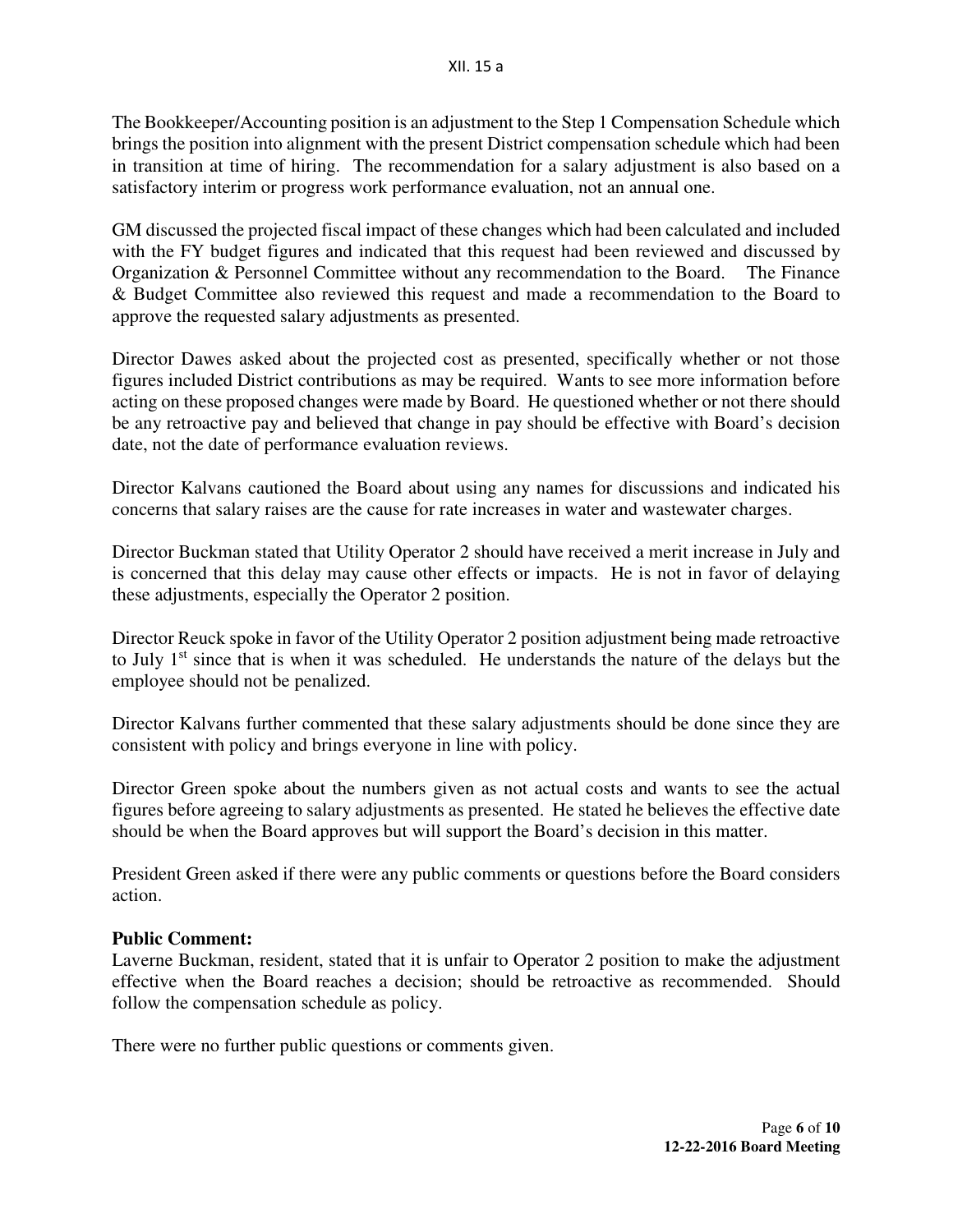President Green asked if there was a motion to be made. Director Buckman made a motion to approve Resolution No 2016-36 with modification to authorize the salary adjustment for Utility Operator 2 retroactive to September 1<sup>st</sup> with additional information brought back at next Board meeting regarding the full costs and to consider the second position at that time, Seconded by Director Dawes with an amendment to retroactive date to be July  $1<sup>st</sup>$  for the Utility Operator 2 position. Amendment by Director Dawes was accepted by Director Buckman, President called for roll call vote. **Motion was approved by a 5 AYES, O ABSENT, 0 NOES.**

# **17. Review and Discussion of Existing District Contractual Agreements.**

President Green asked General Manager to introduce this item for discussion. GM Gentry gave a brief overview of the written report in Board's Agenda packet. The report represents a comprehensive review of existing contractual agreements for professional services utilized by the District.

GM provided details about this first "global" review of existing service-related agreements. The purpose of this review is to provide a comprehensive report and status of these existing contractual agreements and to do so on a regular basis. The District has entered into a number of professional contractual service agreements since its formation in 2000. This is the first of planned regular reviews of contractual agreements by the Board and the Organization & Personnel Standing Committee at its November 4, 2016 meeting.

GM gave a brief overview of the existing service related agreements currently in effect. GM highlighted the written report details concerning the 3 categories of service agreements: Legal, Accounting/Finance and Professional Services. He described each service agreement in detail for Board discussions and highlighted areas where there were feasible options or actions to be considered for the District.

GM pointed out that legal services with present firm is approximately one year and satisfactory performance has been realized. There are options for controlling some of legal expenses, including the expanded use of electronic technology for video conferencing.

GM next pointed out that accounting/financial services currently provided are for the annual audit. He stated that the Board and Finance & Budget Committee have all stated their frustration and disappointment in the performance of the present auditing firm, including late delivery and slowness to initiate current audit work. GM stated that "as difficult as it may be, there is a need to make a change in these services using the RFP process for soliciting new services after terminating the present contract.

GM described the existing professional service agreements in effect for Administration, Engineering and Fire. GM pointed out that the Engineering agreement, current one, since 2014 but the Wallace Group has provided these services since the District formation in 2000.

District has begun an RFP process to evaluate potential new engineering services available. The direction of the District has evolved given the need for future GSA functions as well as evolving utility services and management needs. GM stated that he anticipates bringing recommendations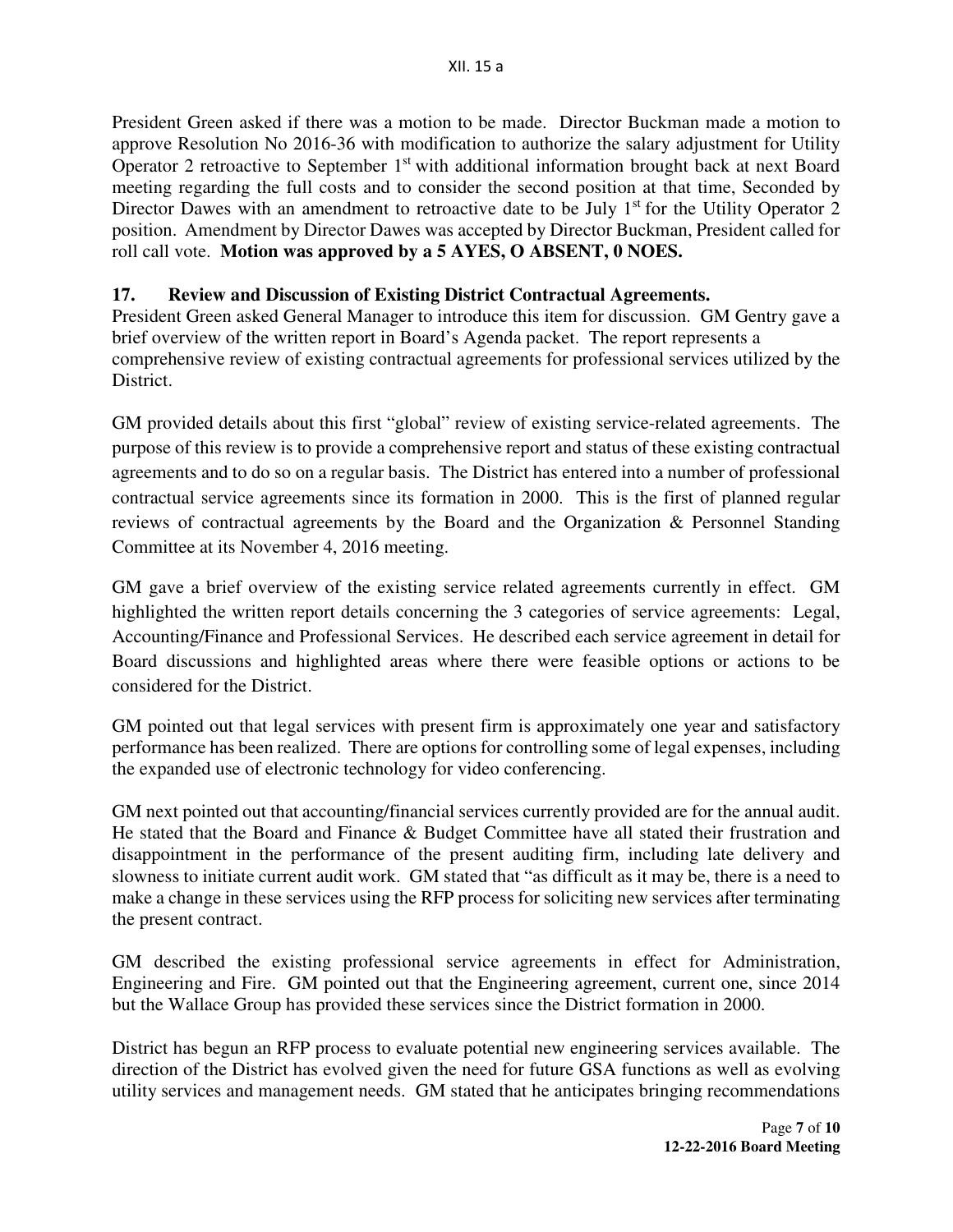on this matter forward to the Board as early as January. The option here was described by GM to add value to the District and potentially lower hourly rate costs wherever possible.

Fire protection services, as described by GM, include the Fire Chief and Assistant Fire Chief contract positions. The Chief has an existing 3-year agreement but the Assistant Chief negotiations have been stalled for some time. Both positions are essentially on call basis but the Assistant Chief position is held by a District employee. There are options available to these services which need to be evaluated by Board unless the Board choses to continue negotiations on Assistant Chief contract terms. The multi-functional duties are not ideal to any agency, regardless of size but circumstances may dictate such a use. When possible and feasible an agency should examine option that break apart such multi-functional duties, especially to preclude any potential conflicts of interests.

GM next discussed the alternatives available for each category and presented recommendations for consideration and discussions. GM asked the Board if there were any questions regarding the report or analysis.

Director Kalvans stated his support to make a change in auditing services and to make any selection process a "fast track". He also stated that it is important to hear an overall consensus by the full Board on these matters.

Director Dawes stated his ongoing frustration and disappointment about the financial auditing services and agrees that it is time to make a change. He asked for feedback about terminating the current agreement, specifically if there are any current charges due to auditor.

Director Buckman commented that the Fire Department needs to be strengthen because there is a continuing need in the community for services. He wants to see the Board keep that in mind in its discussions. He stated reluctant support for making auditing service change. He spoke in favor of changing the engineering services, especially if there can be added value of services rendered and achieve a lower hourly rate cost.

Director Green stated his concerns about fire expenses, especially for the contract positions but favors changing the auditing services immediately and exploring other engineering services as well. He agrees with GM assessment about splitting multi-functional duties especially for fire services. He views the Chief and Assistant Chief positions as the 2 most important positions when there is an incident response being made. "one or both of those positions should be making the response calls received since they have the greatest depth of experience and knowledge."

Director Green urged fellow Board members to look at the additional changes and accountability that can be achieved by splitting the multi-functional duties.

Board discussed with Fire Chief what implications are there if multi-function duties are split. Chief Roberson replied that his and Assistant Chief are contract positions and there is logic to doing a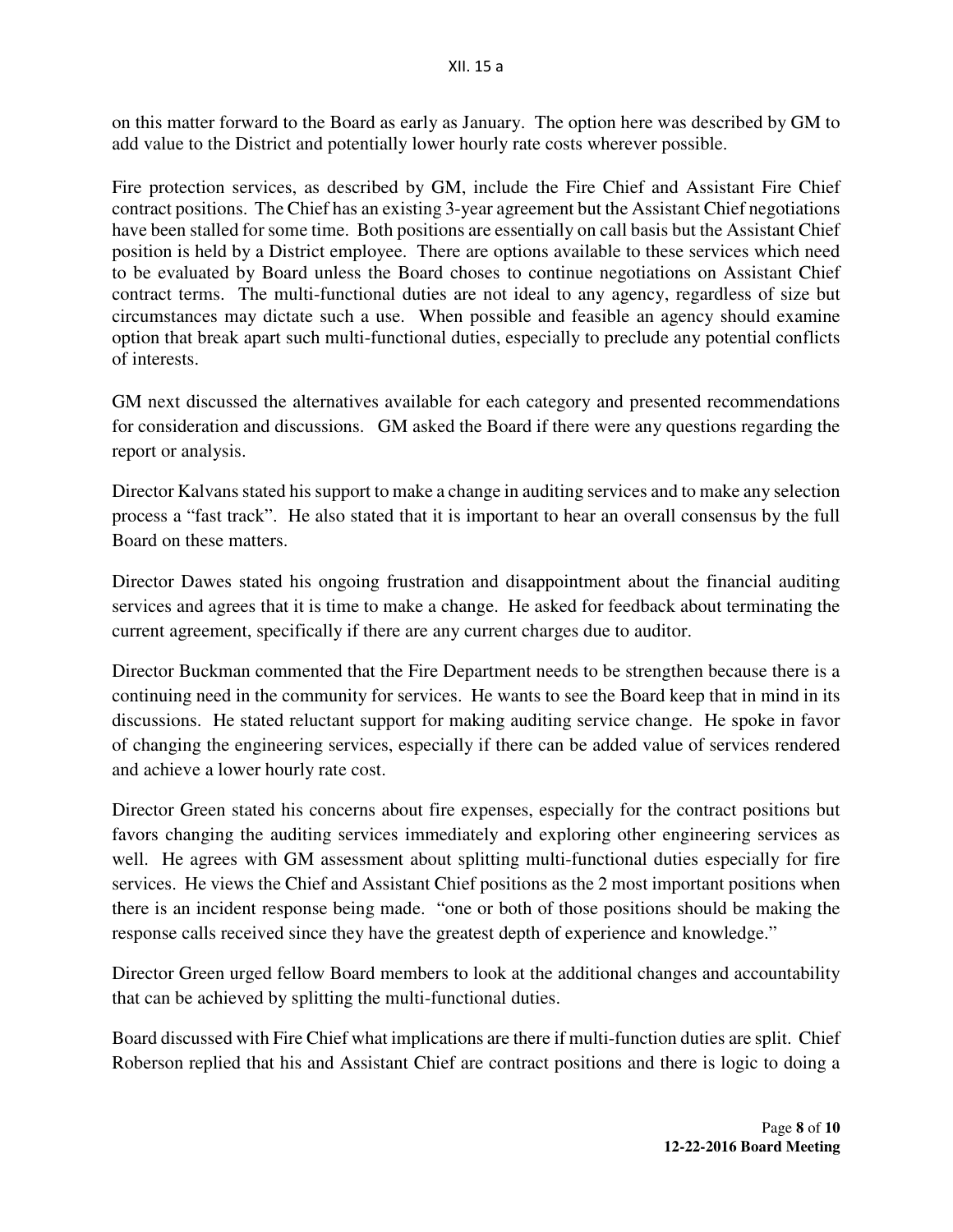contract agreement since the Assistant Chief is also a District employee and generally available for emergency calls during the weekday hours. He will work with GM to provide some options.

Board questioned the Chief about when most calls are occurring for our responses. Chief redescribed his monthly report statistics as an indicator. Chief pointed out that some multi-functional duties occur simultaneously for the Assistant Chief and in his District employee status.

Director Green questioned how there is accountability for time spent in each functional duty. Chief described the incident log tracking that is done but admitted that there were other duties done which involved multi-functions. He suggested that if cost is a factor that the Board explore the possibility of paying part of salary costs from Fire Department budget. He believes that the District and residents would lose the present response benefit associated with Assistant Chief position.

President Green asked if there were any public requests to speak on this matter.

## **Public Comment:**

Laverne Buckman, resident, stated the fire coverage and services is more than the "Assistant Chief/Utility Supervisor position". She commented that the Board, in its examination, fully examine what responses are being made; the times and days of responses and how would coverage be handled. She hopes that the Board considers all the information before acting. She stated that a change in auditing services is needed, regrettably.

President Green asked if there were any further Board questions or comments. He also asked GM if there were specific actions needed at this meeting. GM responded that if there is consensus and support for the actions needed on auditing and engineering services, then the follow-up will be to proceed with RFP processes and bring recommendations to the Board.

GM stated that if the Board needs additional information regarding the discussions about options for fire services, coverage then that should be continued for a follow-up Board meeting in January.

Board members agreed that the need for making changes in auditing and engineering are worth exploring, especially terminating existing audit services for poor performance is warranted.

President Green stated that the Board should look at the options available for fire services but favors an evaluation of splitting the multi-functional duties currently performed in order to achieve added value to the District and most importantly, accountability and transparency.

Board agreed and gave direction to General Manager to bring back additional information on options for fire services and provide new information regarding engineering and auditing services. Board requested that these items be brought back in January for further consideration and/or action.